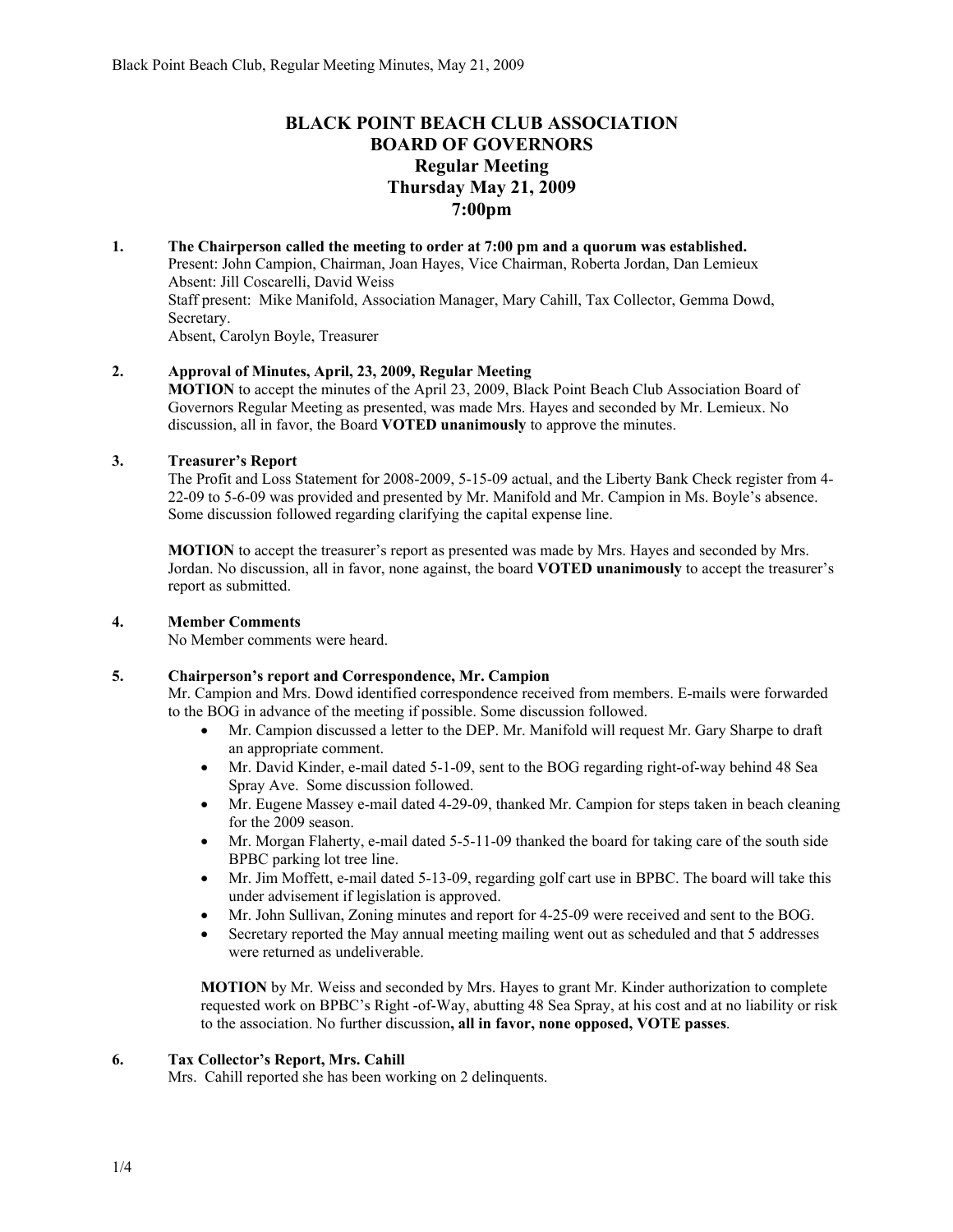### **7. Manager's Report, Mr. Manifold**

Mr. Manifold reported on activity and provided a written statement dated May 25, 2009. Discussion followed on a number of topics:

- New dock at the boat launch has been ordered and should be installed this week. Nebelung should also have the other two boat docks installed by the end of the week.
- Town did initial cleaning with their surf rake and will begin their cleaning twice a week on Tuesday 5-26.
- Nebelung has started cleaning the beaches on weekends.
- Trees on Whitecap lot have been trimmed and cut down, thankyou's have been received.
- Whitecap lot beautification project is underway; some adjustment to curb and planting is being done.
- Repairs to the roof of the clubhouse have been completed. Patch in ceiling is ready for final paint.
- Clay courts are open for play
- Mike Nebelung is going to move more rocks onto the piers for reinforcement. Dave Weiss will mark the locations.
- Kayak launch area has been cleared
- Underwater survey for kayak dock permit must wait until June in order to be accepted by the DEP
- Cost estimate for new, larger message board is \$705-\$830 (depending on size) for materials. The board will wait on this and look at it next year.
- David Kinder (48 Sea Spray) has requested board approval to cut down a sick tree on the BPBC property right-of-way abutting his property. He has also asked to add clean soil and plant grass seed to level the area and prevent ponding. He stated he would do the work and pay the associated costs. (Motion and discussion listed under the Chair's report)

#### **8. Committee Reports**

#### **1. Administration,** Mr. Campion

- Mr. Campion talked with Mr. Ed O'Connell regarding the proposed draft of a Right of Way and Common Property Ordinance. Mr. O'Connell stated the board has the authority to designate an enforcer. Some discussion followed.
- The Brouillard suit is completed.
- Madison case is in federal court as a petition for summary judgment
- The board agreed to accept the donation of a planting on the association grounds from Mrs. Karin Benoit in memory of her mother, Mrs. Dorothy Brainerd.

#### **2. Capital Improvements,** Mr. Campion

No comments.

#### **3. Social,** Mrs. Hayes

Committee members including, Mrs. Hayes, Mr. Manifold, Mrs. Cahill, Mrs. Jordan met and submitted proposed Rules for the "OPEN HOUSE USAGE OF THE CLUBHOUSE". Some discussion followed. It was agreed to post a copy at the club, attach to the minutes, and list in the Black Pointer.

**MOTION** by Mr. Lemieux and seconded by Mrs. Hayes to accept the rules for Open House Use of the Clubhouse on Thursday's for July and August 2009, as written and submitted by the Social committee. No further discussion, **all in favor none opposed, the VOTE passes**.

\*(Open House Use of the Clubhouse Rules included at the end of this document following the minutes)

Mrs. Karin Comer offered to organize a chili contest on the beach and suggested a date during the bonfire and East Lyme days. Mr. Manifold will check the dates and get back to the board.

#### **9. Old Business**

1. Planning for the Annual Meeting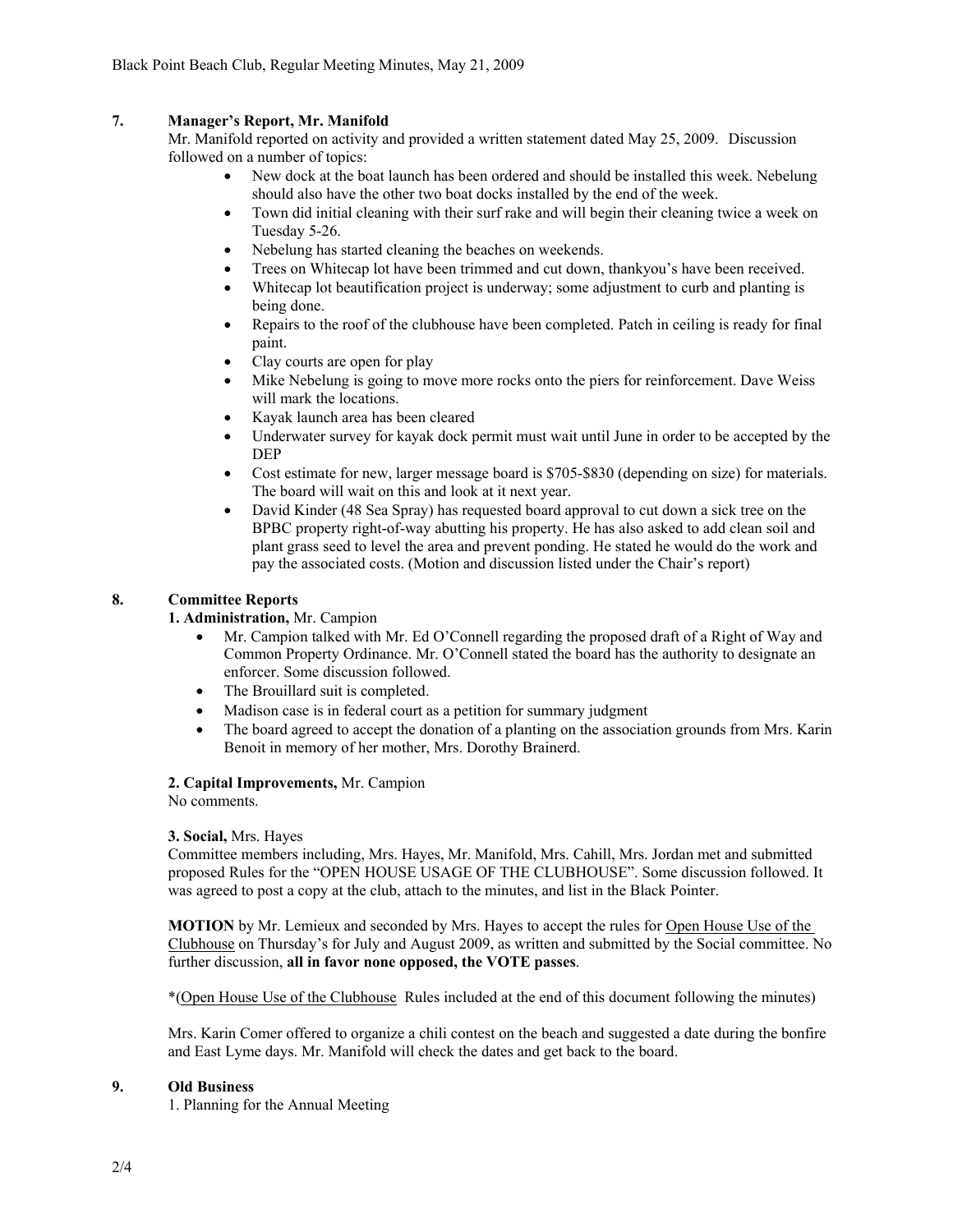Mr. Campion and Mrs. Dowd provided updated items to be used for the annual meeting. Some discussion followed on procedure and helpers with the secretary and the board. Lists were available for board and member view. Some items to include at the meeting:

- Member list and the East Lyme list and 2 color voter cards
- Volunteers to assist checking names and counting votes
- Vote on home rule and the charter
- 2, Nominations for the board
- Budget presentation, Mr. Manifold
- Reports as needed or requested by Golf, scholarship, Men's Club
- Mr. Paul Formica, guest speaker at 9:45am
- Member questions and suggestions
- Coffee and donuts
- **10. New Business**

.

No New business.

**11. Member Comments**  No comments were heard.

#### **12. Executive Session** No items required executive session.

#### **13. Adjournment**

**MOTION** by Mr.Lemieux, seconded by Mrs. Hayes, it was **unanimously VOTED** to adjourn the May 21, 2009, Regular meeting of the Board of Governors at 8:17PM.

Next Regular BOG Meeting is scheduled, Thursday, June 25, 7:00pm

Respectfully submitted,

Gemma Balukonis Dowd, Secretary

Minutes, 5-21-2009, Regular Meeting, Black Point Beach Club Association, Board of Governors, submitted 5-29-09